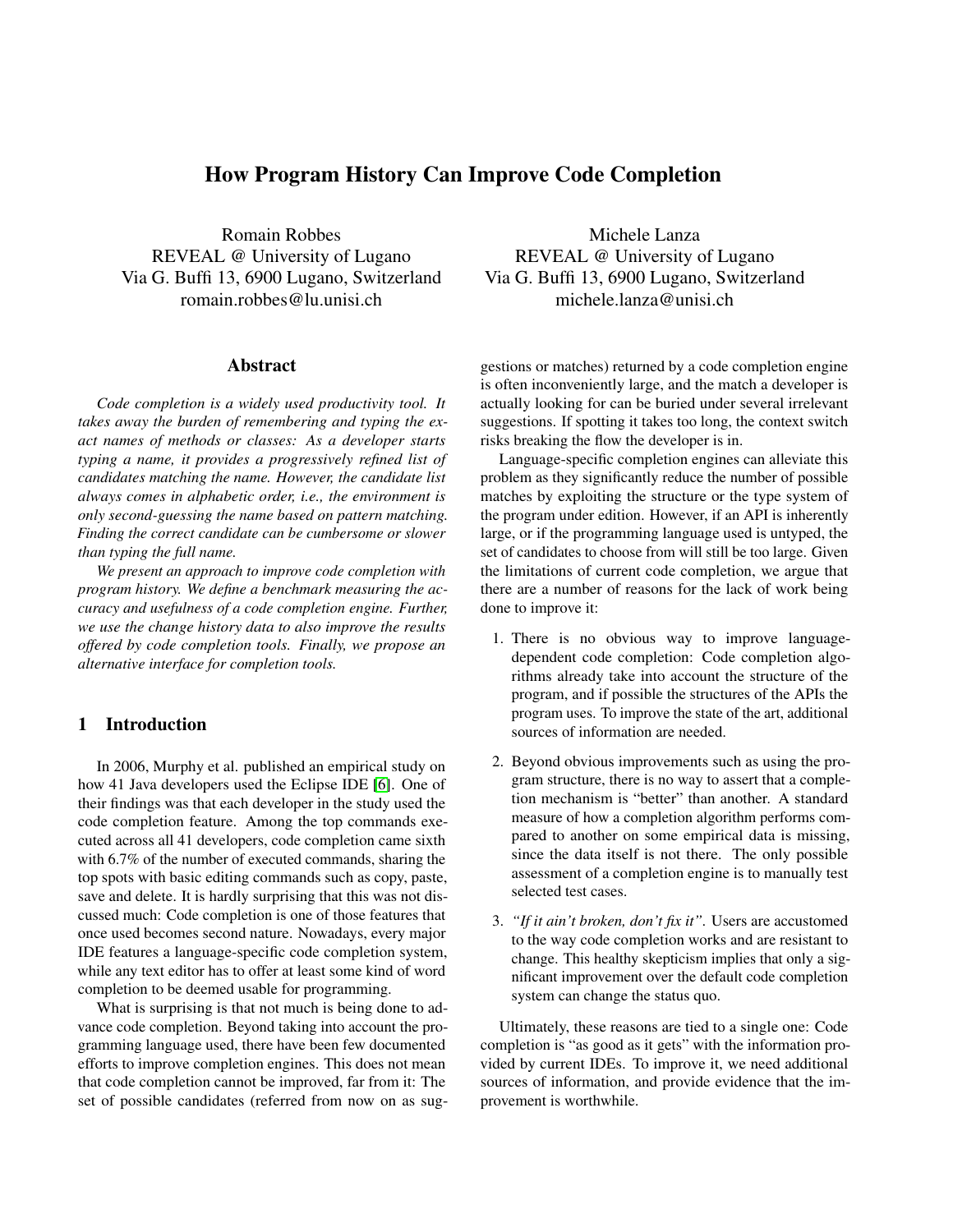In our previous work, we implemented Spyware, a framework which records the history of a program under development with great accuracy and stores it in a change-based repository [\[7,](#page-9-1) [9\]](#page-9-2). Our IDE monitoring plug-in is notified of the programmer's code edits, analyzes them, and extracts the actual program-level (i.e., not text-based) changes the developer performed on the program. These are then stored as first-class entities in a change-based software repository, and later used by various change-aware tools.

In this paper, we use change-based information to improve code completion. As a prerequisite, we define a benchmark to test the accuracy of completion engines. In essence, we replay the entire development history of the program and call the completion engine at every step, comparing the suggestions of the completion engine with the changes that were actually performed on the program. With this benchmark as a basis for comparison, we define alternative completion algorithms using change-based historical information to different extents, and compare them to the default algorithm which sorts matches in alphabetical order. We validate our algorithms by extensively testing each variant of the completion engine on the history of a medium-sized program developed for a number of years, as well as several smaller projects, testing the completion engine several hundred thousand times.

Structure of the paper. Section [2](#page-1-0) details code completion algorithms and exposes the main shortcomings of these. We qualify those algorithms as "pessimist", and introduce requirements for "optimist" ones. Section [3](#page-2-0) details the kind and the format of the data that we gather and store in changebased repositories, and how it can be accessed later on. Next, Section [4](#page-3-0) presents our first contribution, the benchmarking framework we defined to measure the accuracy of completion engines. Section [5](#page-5-0) introduces our second contribution, several "optimist" code completion strategies beyond the default "pessimist" one. Each strategy is evaluated according to the benchmark we defined. Section [6](#page-8-0) presents our last contribution, a prototype implementation of a UI better suited for "optimist" completion algorithms. Finally, after a brief discussion in Section [7](#page-8-1) and related work review (Section [8\)](#page-9-3), we conclude in Section [9.](#page-9-4)

# <span id="page-1-0"></span>2 Code Completion

Word completion predates code completion and is present in most text editors. Since the algorithms used for it are very different, we do not cover these.

Code completion uses the large amount of information it can gather on the code base to significantly reduce the number of matches proposed to a user when he triggers it. For instance, a Java-specific code completion engine, when asked to complete a method call to a String instance, will only return the names of methods implemented in the class

String. When completing a variable name, it will only consider variables which are visible in the scope of the current location. Such a behaviour is possible thanks to the amount of analysis performed in the IDE. At any time, an IDE such as Eclipse maintains a full queryable program model.

In the following, we focus on the completion *engine*, i.e., the part of the code completion tool which takes as input a token to be completed and a context used to access all the information necessary in the system, and outputs an ordered sequence of possible completions. We describe code completion in three IDEs: Eclipse (for Java), Squeak and VisualWorks (for Smalltalk).

# 2.1 Code completion in Eclipse

Code completion in Eclipse for Java is structure-sensitive, i.e., it can detect when it completes a variable/method name, and proposes different completions. It is also type-sensitive: If a variable is an instance of class String, the matches returned when auto completing a method name will be looked for in the classes "String" and "Object", i.e., the class itself and all of its superclasses.



<span id="page-1-1"></span>**Figure 1. Code completion in Eclipse**

Figure [1](#page-1-1) shows Eclipse code completion in action: The programmer typed "remove" and attempts to complete it via Content Assist. The system determines that the object to which the message is sent is an instance of "javax.swing.JButton". This class features a large API of more than 400 methods, of which 22 start with "remove". These 22 potential matches are all returned and displayed in a popup window showing around 10 of them, the rest needing scrolling to be accessed. The matches are sorted in alphabetical order, with the shorter ones given priority (the first 3 matches would barely save typing as they would only insert parentheses).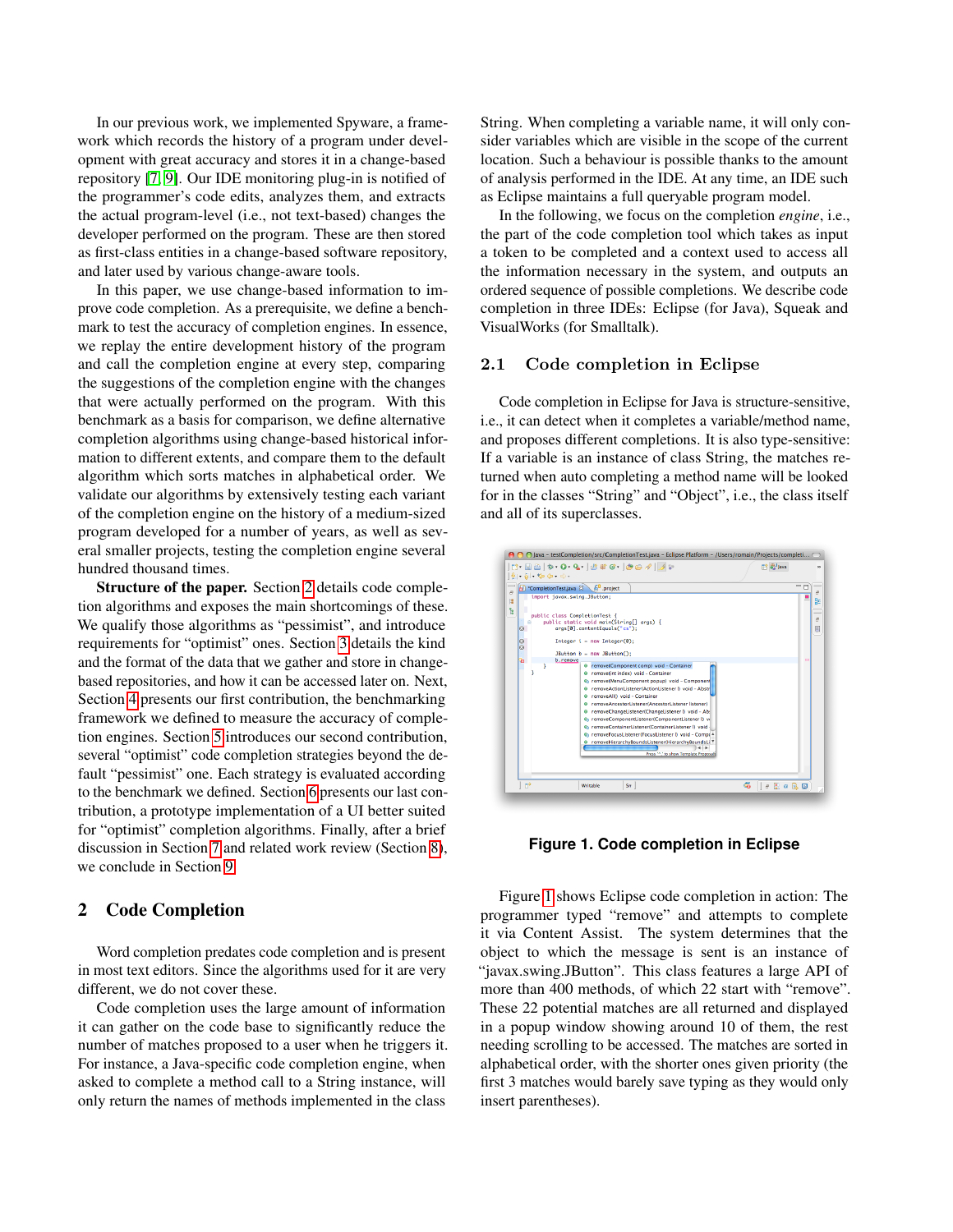This example shows that sometimes the completion system, even in a typed programming language, can break down and be more a hindrance than an actual help. As APIs grow larger, completion becomes less useful, especially since some prefixes tend to be shared by more methods than other: For instance, more than a hundred methods in JButton's interface start with the prefix "get".

## 2.2 Code completion in Visualworks

Visualworks is a Smalltalk IDE sold by Cincom [\[1\]](#page-9-5). Since Smalltalk is a dynamically typed language, Visualworks faces more challenges than Eclipse to propose accurate matches. The IDE can not make any assumption on the type of an object since it is determined only at runtime, and thus returns potential candidates from all the classes defined in the system. Since Smalltalk contains large libraries and is implemented in itself, the IDE contains more than 2600 classes already defined and accessible initially. These 2600 classes total more than 50,000 methods, defining around 27,000 unique method names, i.e., 27,000 potential matches for each completion. The potential matches are presented in a menu, which is routinely more than 50 entries long. As in Eclipse, the matches are sorted alphabetically.

#### 2.3 Code completion in Squeak

Squeak's [\[2\]](#page-9-6) completion system has two modes. The normal mode of operation is similar to Visualworks: Since the type of the receiver is not known, the set of candidates is searched for in the entire system. However, squeak features an integration of the completion engine with a type inference system, Roel Wuyts' RoelTyper [\[12\]](#page-9-7). When the type inference engine finds a possible type for the receiver, the candidate list is significantly shorter than it would be if matches were searched in the entire system (3000 classes, 57,000 methods totalling 33,000 unique method names). It is equivalent to the completion found in Eclipse. The type inference engine finds the correct type for a variable roughly half of the time. Both systems sort matches alphabetically.

## 2.4 Optimist and Pessimist Completion

All these algorithms have the same shortcoming: the match actually looked for may be buried under a large number of irrelevant suggestions because the matches are sorted alphabetically. The only way to narrow it down is to type a longer completion prefix which diminishes the value of code completion. To qualify completion algorithms, we reuse an analogy from Software Configuration Management. Versioning systems have two ways to handle conflicts during concurrent development [\[3\]](#page-9-8): *Pessimistic version control* – introduced first– prevents any conflict by forcing developers

to lock a resource before using it. Conflicts never happen, but this situation is inconvenient when two developers need to edit the same file. In *optimistic version control* developers do not lock a resource to edit it. Several developers can freely work on the same file. Conflicts can happen, but the optimistic view states that they do not happen often enough to be counter-productive. Today, every major versioning system uses an optimistic strategy.

We characterize current completion algorithms as "pessimistic": They expect to return a large number of matches, and order them alphabetically. The alphabetical order is the fastest way to look up an individual entry among a large set. This makes the entry lookup a non-trivial operation: As anyone who has ever used a dictionary knows, search is still involved and the cognitive load associated to it might incur a context switch from the coding task at hand.

In contrast, we wish to introduce an "optimistic" completion algorithm. It would be free of the obligation to sort matches alphabetically, under the following assumptions:

- 1. The number of matches returned with each completion attempt are limited to a small quantity. The list of matches must be very quick to be checked. No scrolling should be involved, and reading it should be fast. In addition few keystrokes should be required to select the correct match. Our implementation (Section [6\)](#page-8-0) limits the number of matches returned to 3.
- 2. The match the programmer is looking for has a high probability of being among the matches returned by the completion engine. Even if checking a short list of matches is fast, it is pointless if the match looked for is not in it. Hence the match looked for should be in the short list presented, preferably at the top spot.
- 3. To minimize typing, the completion prefix necessary to have the correct match with a high probability should be short. With a 10 character prefix, it is easy to return only 3 matches and have the right one among them.

To sum up, an optimistic code completion strategy seeks to maximize the probability that the desired entry is among the ones returned, while minimizing the number of entries returned, so that checking the list is fast enough. It attempts to do so even for short completion prefixes to minimize the typing involved by the programmer.

# <span id="page-2-0"></span>3 Change-based Software Repositories

The benchmark and some of the algoritms presented here rely on our previous work on *Change-Based Software Evolution* (CBSE). CBSE aims at accurately modelling how software changes by treating change as a first-class entity. This model has been previously used for software evolution analysis [\[8,](#page-9-9) [9\]](#page-9-2).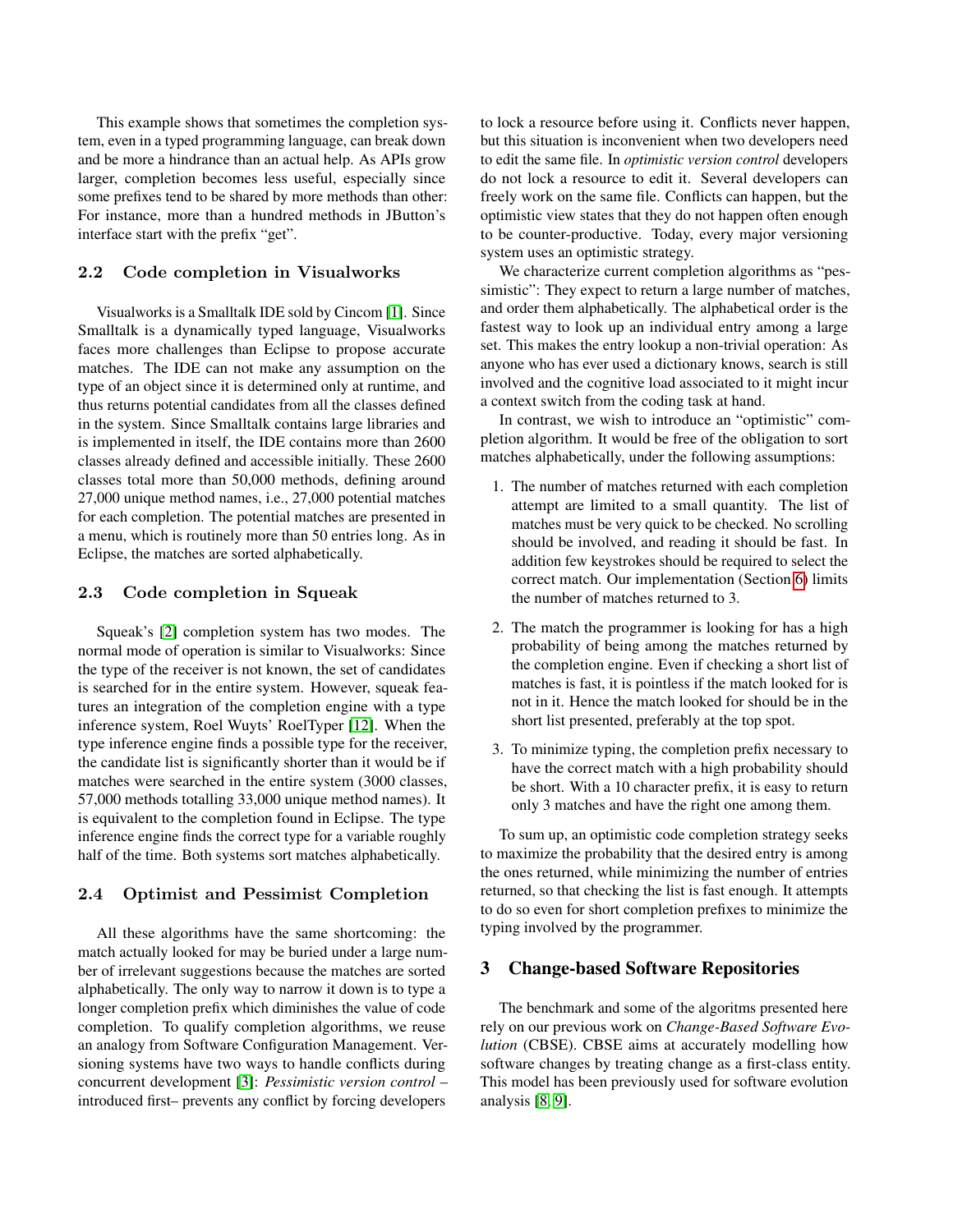## 3.1 Model and Implementation

CBSE models software evolution as a sequence of changes that take a system from one state to the next by means of syntactic (i.e., non text-based) transformations. These transformations are inferred from the activity recorded by the event notification system of IDEs such as Eclipse, whenever the developer incrementally modifies the system. Examples are the modification of the body of a method or a class, but also higher-level changes offered by refactoring engines. In short, we do not view the history of a software system as a sequence of versions, but as the sum of *change operations* which brought the system to its actual state.

CBSE is implemented in a prototype named SpyWare [\[10\]](#page-9-10) for the Squeak Smalltalk IDE. SpyWare monitors the programmer's activity, converts it to changes and stores them in a change-based repository. We are also working on a prototype for the Eclipse IDE and the Java language called EclipsEye [\[11\]](#page-9-11).

## 3.2 Program Representation

Our approach represents programs as domain-specific entities rather than text files. Since we focus on objectoriented programs, we consider constructs such as classes and methods. We represent a software system as an evolving abstract syntax tree (AST) containing nodes which represent packages, classes, methods, variables and statements. A node *a* is a child of a node *b* if *a* contains *b* (a superclass is not the parent of a subclass, only packages are parents of classes). Nodes have *properties*, which vary depending on the node type, such as: for classes, name and superclass; for methods, name, return type and access modifier (public, protected or private, if the language supports them); for variables name, type and access modifier, etc. The name is a property of entities since identity is provided by unique identifiers (ID).

# 3.3 Change Operations

Change operations represent the evolution of the system under study: They are actions a programmer performs when he changes a program, which in our model are captured and reified. They represent the transition from one state of the evolving system to the next. Change operations are *executable*: A change operation *c* applied to the state *n* of the program yields the state  $n+1$  of the program. Some examples of change operations are: adding/removing classes/methods to/from the system, changing the implementation of a method, or refactorings. We support *atomic* and *composite* change operations.

Atomic Change Operations Since we represent programs as ASTs, atomic change operations are, at the finest level, operations on the program's AST. Atomic change operations are executable, and can be undone: An atomic change contains all the necessary information to update the model by itself, and to compute its opposite atomic change. By iterating on the list of changes we can generate all the states the program went through during its evolution. The following operations suffice to model the evolution of a program AST:

Creation: creates a node *n* for an entity of a given type *t*.

Addition: adds a node *n* as a child of a given parent *p*.

Removal: removes node *n* from the children of parent *p*.

Property change: changes value *v* of property *p* of node *n*.

- Insertion: inserts a node *n* as a child of a given parent (a method)  $p$ , at location m. This is necessary to model ordered parts of the AST such as the code in methods.
- Deletion: deletes a node *n* from the location *m* in parent *p*. *m* is preserved to allow undo.

Composite Change Operations While atomic change operations are enough to model the evolution of programs, the finest level of granularity is not always the best suited. Representing the entire evolution of a system only by its atomic modifications leads to an overwhelming mass of information. Hence change operations can be abstracted into higher-level composite changes. Since we do not use composite changes in this article, we do not detail them further.

## <span id="page-3-0"></span>4 A Benchmark For Code Completion

The idea behind our benchmark is to use the information we recorded from the evolution of programs, and to replay it while calling the completion engine as often as possible. Since the information we record in our repository is accurate, we can simulate a programmer typing the text of the program while maintaining its structure as an AST. While replaying the evolution of the program, we can potentially call the completion engine at every keystroke, and gather the results it would have returned, as if it had been called at that point in time. Since we represent the program as an evolving AST, we are able to reconstruct the context necessary for the completion engine to work correctly, including the structure of the source code. For instance, the completion engine is able to locate in which class it is called, and therefore works as if under normal conditions.

The rationale behind the benchmarking framework is to reproduce as closely as possible the conditions encountered by the completion engine during its actual use. Indeed, one might imagine a far simpler benchmark than ours: Rather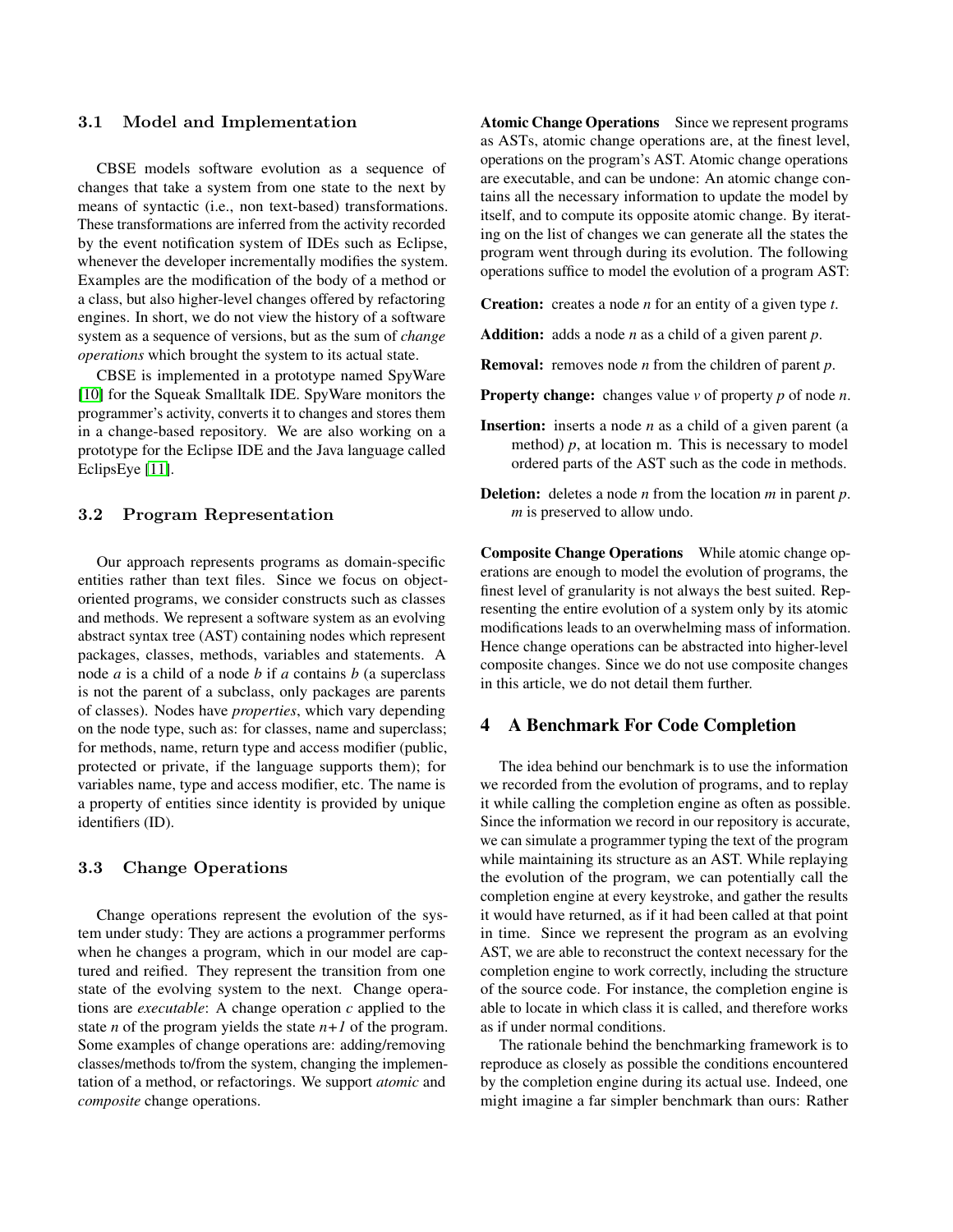than recording the complete history of a program, we could simply retrieve one version of the program, and attempt to complete every single message send in it, using the remainder of the program as the context. However, such an approach would disregard the order in which the code was developed and assume that the entire code base just "popped into existence". More importantly, it would not provide any additional source of information beyond the source code base, which would not permit any improvement over the state of the art. In contrast, by reproducing how the program was actually changed, we can feed realistic data to the completion engine, and give it the opportunity to use history as part of its strategy.

Replaying a Program's Change History. To recreate the context needed by the completion engine at each step, we execute each change in the change history of the program to recreate the AST of the program. In addition, the completion engine can use the actual change data to improve its future predictions. To measure the completion engine's accuracy, we use algorithm [1.](#page-4-0)

<span id="page-4-0"></span>Input: Change history, completion engine to test Output: Benchmark results

```
results = newCollection();foreach Change ch in Change history do
   if methodCallInsertion(ch) then
       name = changeName(ch);foreach Substring pref ix of name between 2
       and 8 do
          entries = queryEngineering(engine, prefix);index = indexOf(entries, prefix);add(results, length(prefix), index);end
   end
   processChange(engine,ch);
end
```
Algorithm 1: The benchmark's main algorithm

While replaying the history of the system, we call the completion engine whenever we encounter the insertion of a statement including a method call. To test the accuracy with variable prefix length, we call the engine with every prefix of the method name between 2 and 8 letters –a prefix longer than this would be too long to be worthwhile. For each one of those prefixes, we collect the list of suggestions, and look up the index of the method that was actually inserted in the list, and store it in the benchmark results.

Using a concrete example, if the programmer inserted a method call to a method named "hasEnoughRooms", we would query the completion engine first with "ha", then "has", then "hasE", ..., up to "hasEnoughR". For each completion attempt we measure the index of "hasEnoughRooms" in the list of results. In our example, "hasEnoughRooms" could be 23rd for "ha", 15th for "has" and 8th for "hasE". One can picture our benchmark as emulating the behavior of a programmer compulsively pressing the completion key.

It is also possible that the correct match is not present in the list of entries returned by the engine. This can happen in the following cases:

- 1. The method called does not exist yet. There is no way to predict an entity which is not known to the system. This happens in a few rare cases.
- 2. The match is below the cut-off rate we set. If a match is at an index greater than 10, we consider that the completion has failed as it is unlikely a human will scroll down the list of matches. In the example above, we would store a result only when the size of the prefix is 4 (8th position).

In both cases we record that the algorithm failed to produce a useful result. When all the history is processed, all the results are analysed and summed up. For each completion strategy tested, we can extract the average position of the correct match in the entire history, or find how often it was in the first, second, or third position with a four letter prefix.

Evaluating algorithms To compare one algorithm with another, we need a numerical estimation of its accuracy. Precision and recall are often used to evaluate prediction algorithms. For completion algorithms however, the ranking of the matches plays a very important role. For this reason we devised a grading scheme giving more weight to both shorter prefixes and higher ranks in the returned list of matches. For each prefix length we compute a grade  $G_i$ , where i is the prefix length, in the following way:

$$
G_i = \frac{\sum_{j=1}^{10} \frac{results(i,j)}{j}}{attemps(i)} \tag{1}
$$

Where  $results(i, j)$  represents the number of correct matches at index j for prefix length i, and  $attempts(i)$  the number of time the benchmark was run for prefix length i. Hence the grade improves when the indices of the correct match improves. A hypothetical algorithm having an accuracy of 100% for a given prefix length would have a grade of 1 for that prefix length.

Based on this grade we compute the total score of the completion algorithm, using the following formula which gives greater weight to shorter prefixes:

$$
S = \frac{\sum_{i=1}^{7} \frac{G_{i+1}}{i}}{\sum_{k=1}^{7} \frac{1}{k}} \times 100
$$
 (2)

The numerator is the sum of the actual grades for prefixes 2 to 8, with weights, while the denominator in the formula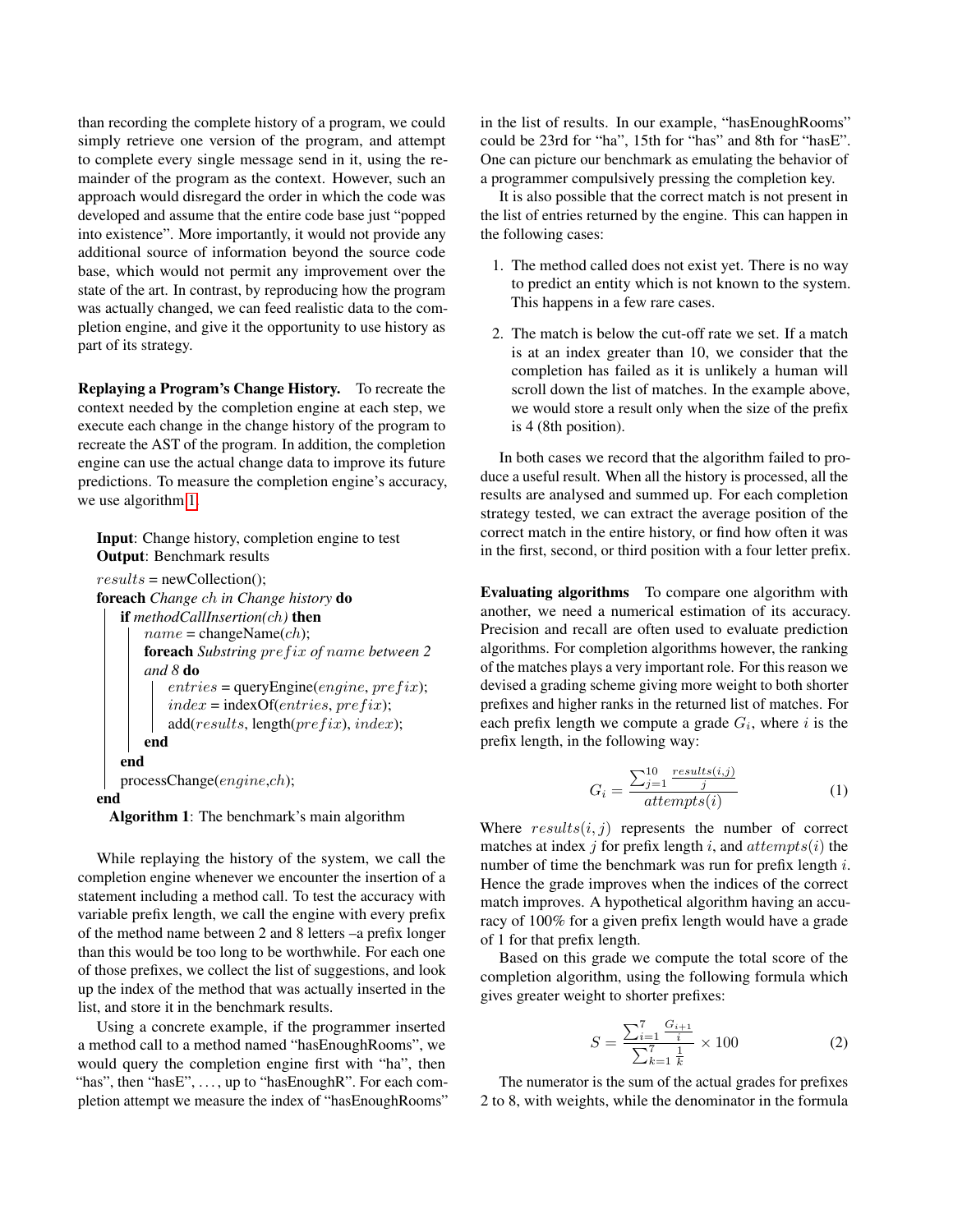corresponds to a perfect score (1) for each prefix. Thus a hypothetical algorithm always placing the correct match in the first position, for any prefix length, would get a score of 1. The score is then multiplied by 100 to ease reading.

Limitations. The benchmark we defined only takes into account the completion of method calls, and not other program entities. This is because the number of methods is usually the highest. Other entities, such as packages, classes, variables or keywords are less numerous. Hence the number of methods usually dwarfs the number of other entities in the system, and is where efforts should be first focused to get the most improvements.

Typed and Untyped Completions. As we have seen in Section [2,](#page-1-0) there are mainly two kinds of completion: Typesensitive completion, and type-insensitive completion, the latter being the one which needs to be improved most. To address both types of completion, we chose the Squeak IDE to implement our benchmark. As Smaltalk is untyped, this allows us to improve type-insensitive completion. However since Squeak features an inference engine, we were able to test whether our completion algorithms also improves type-sensitive completion.

Data used in the benchmark. We used the history of Spy-Ware, our monitoring framework itself, to test our benchmark. SpyWare has currently around 250 classes and 20,000 lines of code. The data we used spanned from 2005 to 2007, totalling more than 16,000 thousands developer-level changes in several hundred sessions. In this history, more than 200,000 method calls were inserted, resulting in roughly 200,000 tests for our algorithm, and more than a million individual calls to the completion engine. We also used the data from 6 student projects, much smaller in nature and lasting a week. This allows us to evaluate how our algorithms perform on several code bases, and also how much they can learn in a shorter amount of time.

|                             | Project   SW   SW(typed)   S1   S2   S3   S4   S5   S6 |  |                                         |  |  |
|-----------------------------|--------------------------------------------------------|--|-----------------------------------------|--|--|
| Attemps $\vert$ 131 $\vert$ |                                                        |  | 49   5.5   8.5   10.7   5.6   5.7   9.6 |  |  |



# <span id="page-5-0"></span>5 Code Completion Algorithms

In this section we evaluate a series of completion algorithms, starting by recalling and evaluating the two default "pessimistic" strategies for typed and untyped completions. For each algorithm we present, we first give an intuition

of why it could improve the performance of code completion, then detail its principles. We then detail its overall performance on our larger case study, SpyWare, with a table showing the algorithm's results for prefixes from 2 to 8 characters. Each column represents a prefix size. The results are expressed in percentages of accurate predictions for each index. The first rows gives the percentage of correct prediction in the first place, ditto for the second and third. The fourth rows aggregates the results for indices between 4 and 10. Anything more than 10 is considered a failure since it would require scrolling to be selected. After a brief analysis, we finally provide the global accuracy score for the algorithm, computed from the results. We discuss all the algorithms and their performances on the six other projects in the last section.

## 5.1 Default Untyped Strategy

**Intuition:** The match we are looking for can be anywhere in the system.

Algorithm: The algorithm searches through all methods defined in the system that match the prefix on which the completion is attempted. It sorts the list alphabetically.

| Prefix   | 2     |       | 4     |       | h     |       |       |
|----------|-------|-------|-------|-------|-------|-------|-------|
| %1st     | 0.0   | 0.33  | 2.39  | 3.09  | 0.0   | 0.03  | 0.13  |
| $%$ 2nd  | 2.89  | 10.79 | 14.35 | 19.37 | 16.39 | 23.99 | 19.77 |
| $%$ 3rd  | 0.7   | 5.01  | 8.46  | 14.39 | 14.73 | 23.53 | 26.88 |
| $%4-10$  | 6.74  | 17.63 | 24.52 | 23.9  | 39.18 | 36.51 | 41.66 |
| $%$ fail | 89.63 | 66.2  | 50.24 | 39.22 | 29.67 | 15.9  | 11.53 |

#### **Table 2. Results for the default algorithm**

Score: 12.1. The algorithm barely, if ever, places the correct match in the top position. However it performs better for the second and third places, which rise steadily: They contain the right match nearly half of the time with a prefix length of 7 or 8, however a prefix length of eight is really long.

# 5.2 Default Typed Strategy

Intuition: The match is one of the methods defined in the hierarchy of the class of the receiver.

Algorithm: The algorithm searches through all the methods defined in the class hierarchy of the receiver, as indicated by the programmer or as inferred by the completion engine.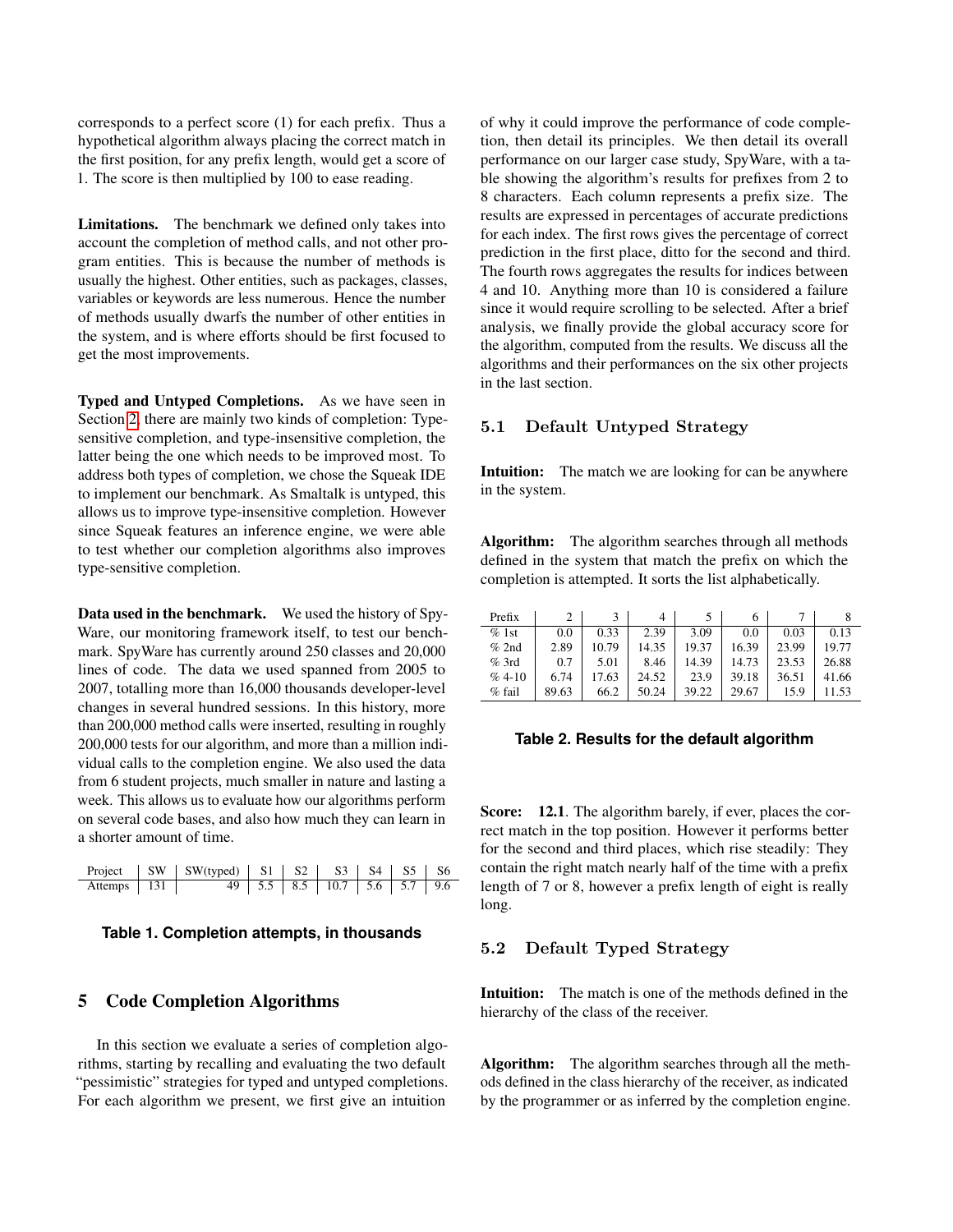| Prefix   |       |       | 4     |       | O     |       |       |
|----------|-------|-------|-------|-------|-------|-------|-------|
| %1st     | 31.07 | 36.96 | 39.14 | 41.67 | 50.26 | 51.46 | 52.84 |
| $%$ 2nd  | 10.11 | 11.41 | 13.84 | 16.78 | 13.13 | 13.51 | 12.15 |
| $%$ 3rd  | 5.19  | 5.94  | 4.91  | 5.15  | 3.2   | 1.94  | 2.0   |
| $%4-10$  | 16.29 | 12.54 | 12.24 | 8.12  | 6.29  | 4.14  | 2.79  |
| $%$ fail | 37.3  | 33.11 | 29.83 | 28.24 | 27.08 | 28.91 | 30.18 |

#### **Table 3. Results for typed completion**

Score: 47.95. Only the results where the type inference engine found a type were considered. This test was only run on the SpyWare case study as technical reasons prevented us to make the type inference engine work properly for the other case studies. The algorithm consistently achieves more than 25% of matches in the first position, which is much better than the untyped case. On short prefixes, it still has less than 50% of chances to get the right match in the top 3 positions.

# 5.3 Optimist Structure

Intuition: Local methods are called more often than distant ones (i.e., in other packages).

Algorithm: The algorithm searches first in the methods of the current class, then in its package, and finally in the entire system.

| Prefix   |       |       | 4     |       |       |       |       |
|----------|-------|-------|-------|-------|-------|-------|-------|
| %1st     | 12.7  | 22.45 | 24.93 | 27.32 | 33.46 | 39.5  | 40.18 |
| $%$ 2nd  | 5.94  | 13.21 | 18.09 | 21.24 | 20.52 | 18.15 | 22.4  |
| $%$ 3rd  | 3.26  | 5.27  | 6.24  | 7.22  | 10.69 | 14.72 | 10.77 |
| $%4-10$  | 14.86 | 16.78 | 18.02 | 17.93 | 17.23 | 20.51 | 20.75 |
| $%$ Fail | 63.2  | 42.26 | 32.69 | 26.26 | 18.07 | 7.08  | 5.87  |

#### **Table 4. Results for Optimist Structure**

Score: 34.16. This algorithm does not use the history of the system, only its structure, but is still an optimist algorithm since it orders the matches non-alphabetically. This algorithm represents how far we can go without using an additional source of information. As we can see, its results are a definite improvement over the default algorithm, since even with only two letters it gets more than 10% of correct matches. There is still room for improvement.

## 5.4 Recently Modified Method Names

Intuition: Programmers are likely to use methods they have just defined or modified.

Algorithm: Instead of ordering all the matches alphabetically, they are ordered by date, with the most recent date being given priority. Upon initialization, the algorithm creates a new dated entry for every method in the system, dated as January 1, 1970. Whenever a method is added or modified, its entry is changed to the current date, making it much more likely to be selected.

| Prefix   | 2     | 3     | 4     |       | h     |       |       |
|----------|-------|-------|-------|-------|-------|-------|-------|
| %1st     | 16.73 | 23.81 | 25.87 | 28.34 | 33.38 | 41.07 | 41.15 |
| $%$ 2nd  | 6.53  | 12.99 | 17.41 | 19.3  | 18.23 | 16.37 | 21.31 |
| $%$ 3rd  | 4.56  | 6.27  | 6.83  | 7.7   | 11.53 | 15.58 | 10.76 |
| $%4-10$  | 15.53 | 17.0  | 20.16 | 20.73 | 20.34 | 20.65 | 21.55 |
| $%$ fail | 56.63 | 39.89 | 29.7  | 23.9  | 16.47 | 6.3   | 5.18  |

#### **Table 5. Results for recent method names**

Results: 36.57. Using a little amount of historical information is slightly better than using the structure. The results increase steadily with the length of the prefix, achieving a very good accuracy (nearly 75% in the top three) with longer prefixes. However the results for short prefixes are not as good. In all cases, results for the first position rise steadily from 16 to 40%. This puts this first "optimist" algorithm slightly less than on par with the default typed algorithm, albeit without using type information: This means that it will not resort to the default completion strategy when the type inferencer does not work.

#### 5.5 Recently Modified Method Bodies

Intuition: Programmers work with a vocabulary which is larger than the names of the methods they are currently modifying. We need to also consider the methods which are called in the bodies of the methods they have recently visited. This vocabulary evolves, so only the most recent methods are to be considered.

Algorithm: A set of 1000 entries is kept which is considered to be the "working vocabulary" of the programmer. Whenever a method is modified, its name and all the methods which are called in it are added to the working set. All the entries are sorted by date, favoring the most recent entries. To better match the vocabulary the programmer is currently using, the names of the method called which are in the bodies of the methods which have been recently modified is also included in the list of priority matches.

Score: 70.13. Considering the vocabulary the programmer is currently using yields much better results. With a twoletter prefix, the correct match is in the top 3 in two thirds of the cases. With a six-letter prefix, in two-third of the cases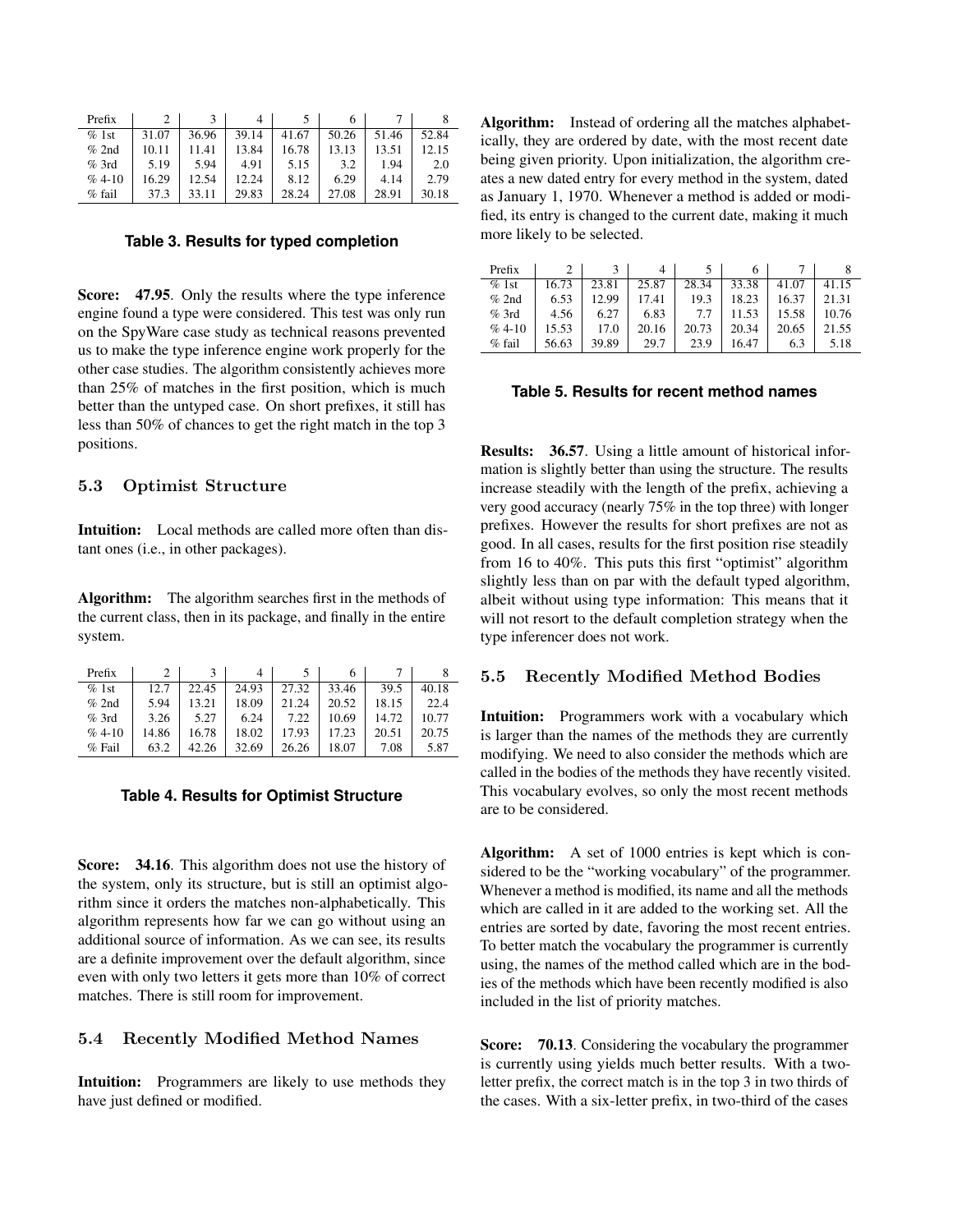| Prefix   | 2     |       | 4     |       | o     |       |       |
|----------|-------|-------|-------|-------|-------|-------|-------|
| %1st     | 47.04 | 60.36 | 65.91 | 67.03 | 69.51 | 72.56 | 72.82 |
| $%$ 2nd  | 16.88 | 15.63 | 14.24 | 14.91 | 14.51 | 14.04 | 14.12 |
| $%$ 3rd  | 8.02  | 5.42  | 4.39  | 4.29  | 3.83  | 4.09  | 4.58  |
| $%4-10$  | 11.25 | 7.06  | 6.49  | 6.64  | 6.51  | 5.95  | 5.64  |
| $%$ fail | 16.79 | 11.49 | 8.93  | 7.09  | 5.6   | 3.33  | 2.81  |

#### **Table 6. Results for recently modified bodies**

it is the first one, and it is in the top three in 85% of the cases. This level of performance is worthy of an "optimist" algorithm.

## 5.6 Recently Inserted Code

Intuition: The vocabulary taken with the entire methods bodies is too large, as some of the statements included in these bodies are not relevant anymore. Only the most recent inserted statements should be considered.

Algorithm: The algorithm is similar to the previous one. However when a method is modified, we only refresh the vocabulary entries which have been newly inserted in the modified method as well as the name, instead of taking into account every method call. This algorithm makes a more extensive use of the change information we provide.

| Prefix   |       |       | 4     |       |       |       |       |
|----------|-------|-------|-------|-------|-------|-------|-------|
| %1st     | 33.99 | 52.02 | 59.66 | 60.71 | 63.44 | 67.13 | 68.1  |
| $%$ 2nd  | 15.05 | 16.4  | 15.44 | 16.46 | 16.38 | 17.09 | 16.52 |
| $%$ 3rd  | 9.29  | 7.46  | 5.98  | 5.64  | 5.36  | 4.74  | 5.45  |
| $%4-10$  | 22.84 | 11.05 | 8.53  | 8.65  | 8.45  | 7.23  | 6.71  |
| $%$ fail | 18.79 | 13.03 | 10.35 | 8.5   | 6.33  | 3.77  | 3.17  |

## **Table 7. Results for recently inserted code**

Score: 62.66. In that case our hypothesis was wrong, since this algorithm is less precise than the previous one, especially for short prefixes. In all cases, this algorithm still performs better than the typed completion strategy.

## 5.7 Per-Session Vocabulary

Intuition: Programmers have an evolving vocabulary representing their working set. However it changes quickly when they change tasks. In that case they reuse and modify an older vocabulary. It is possible to find that vocabulary when considering the class which is currently changed.

Algorithm: This algorithm uses fully the change information we provide. In this algorithm, a vocabulary (i.e.,, still a

set of dated entries) is maintained for each *programming session* in the history. A session is a sequence of dated changes separated by at most an hour. If a new change occurs with a delay superior to an hour, a new session is started. In addition to a vocabulary, each session contains a list of classes which were changed (or had methods changed) during it.

When looking for a completion, the class for the current method is looked up. To reconstruct the vocabulary the most relevant to that class, the vocabulary of all the sessions in which the class was modified is taken into account and given priority over the other vocabularies.

| Prefix   |       |       | 4     |       | O     |       |       |
|----------|-------|-------|-------|-------|-------|-------|-------|
| %1st     | 46.9  | 61.98 | 67.82 | 69.15 | 72.59 | 75.61 | 76.43 |
| $%$ 2nd  | 16.88 | 15.96 | 14.41 | 15.01 | 14.24 | 14.44 | 13.8  |
| $%$ 3rd  | 7.97  | 5.73  | 4.64  | 4.3   | 3.45  | 3.0   | 3.4   |
| $%4-10$  | 14.66 | 8.18  | 6.5   | 6.19  | 5.44  | 4.53  | 4.16  |
| $%$ fail | 13.56 | 8.12  | 6.58  | 5.32  | 4.25  | 2.39  | 2.17  |

#### **Table 8. Results for per-session vocabulary**

Score: 71.67. This algorithm is the best we found as it reacts more quickly to the developer changing tasks, or moving around in the system. Since this does not happen that often, the results are only marginally better. However when switching tasks the additional accuracy helps. It seems that filtering the history based on the entity in focus (at the class level) is a good fit for an "optimistic" completion algorithm.

# 5.8 Typed Optimist Completion

Intuition: Merging optimist completion and type information should give us the best of both worlds.

Algorithm: This algorithm merges two previously seen algorithms. It uses the data from the session-based algorithm (our best optimist algorithm so far), and merges it with the one from the default typed algorithm. The merge works as follow:

The list of matches for the two algorithms are retrieved  $(M_{session}$  and  $M_{twoed})$ . The matches present in both lists are put at the top of  $M_{session}$ , which is returned.

| Prefix   |       |       | 4     |       | O     |       |       |
|----------|-------|-------|-------|-------|-------|-------|-------|
| %1st     | 59.65 | 64.82 | 70.09 | 73.49 | 76.39 | 79.73 | 82.09 |
| $%$ 2nd  | 14.43 | 14.96 | 14.1  | 13.87 | 13.17 | 13.09 | 12.08 |
| $%$ 3rd  | 4.86  | 4.64  | 3.89  | 3.27  | 2.92  | 2.23  | 1.85  |
| $%4-10$  | 8.71  | 7.04  | 5.86  | 4.58  | 4.09  | 3.37  | 2.5   |
| $%$ Fail | 12.31 | 8.51  | 6.03  | 4.75  | 3.4   | 1.54  | 1.44  |

#### **Table 9. Typed optimist completion**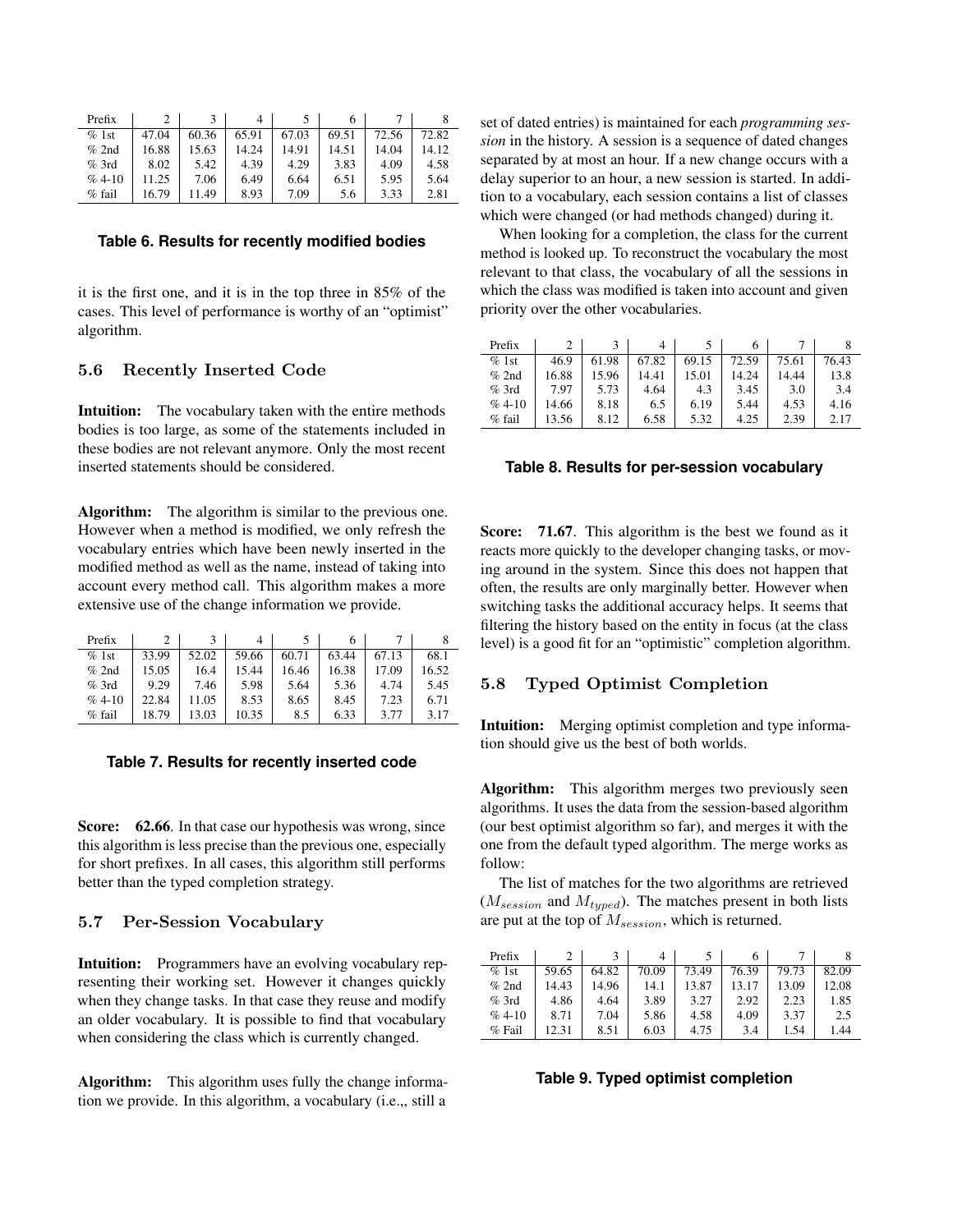Score: 76.79. The result is a significant, 5 points improvement, by 5 points (we ran it on SpyWare only for the same reasons as the default typed algorithm). This algorithm indeed performs better than anyone, since it merely reuses the already accurate session information, but makes sure that the matches corresponding to the right type are put before the other matches. In particular, with a two letter prefix, it gets the first match correctly 60 percents of the times.

# 5.9 Discussion of the results

Most of our hypotheses on what helps code completion were correct, except "Recently inserted code". We expected it to perform better than using the entire method bodies, but were proven wrong. We need to investigate if merging the two strategies yields any benefits over using only "Recent modified bodies". On the other hand, using sessions to order the history of the program is still the best algorithm we found, even if by a narrow margin. This algorithm considers only inserted calls during each session, perhaps using the method bodies there could be helpful as well.

When considering the other case studies (Table [10\)](#page-8-2), we see that the trends are the same for all the studies, with some variations. Globally, if one algorithm performs better than another for a case study, it tends to do so for all of them. The only exception is the session-aware algorithm, which sometimes perform better, sometimes worse, than the one using the code of all the methods recently modified. One reason for this may be that the other case studies have a much shorter history, diminishing the roles of sessions. The algorithm has hence less time to adapt.

| Project         | <b>SW</b> | S1    | S <sub>2</sub> | S <sub>3</sub> | S <sub>4</sub> | S5    | S6    |
|-----------------|-----------|-------|----------------|----------------|----------------|-------|-------|
| <b>Baseline</b> | 12.15     | 11.17 | 10.72          | 15.26          | 14.35          | 14.69 | 14.86 |
| Structure       | 34.15     | 23.31 | 26.92          | 37.37          | 31.79          | 36.46 | 37.72 |
| <b>Names</b>    | 36.57     | 30.11 | 34.69          | 41.32          | 29.84          | 39.80 | 39.68 |
| Inserted        | 62.66     | 75.46 | 75.87          | 71.25          | 69.03          | 68.79 | 59.95 |
| <b>Bodies</b>   | 70.14     | 82.37 | 80.94          | 77.93          | 79.03          | 77.76 | 67.46 |
| Sessions        | 71.67     | 79.23 | 78.95          | 70.92          | 77.19          | 79.56 | 66.79 |

# <span id="page-8-2"></span>**Table 10. Scores for the untyped algorithms of all projects**

Considering type information, we saw that it gives a significant improvement on the default strategy. However, the score obtained by our optimist algorithms –without using any type information– is still better. Further, our optimist algorithms work even in cases where the type inference engine does not infer a type, and hence is more useful globally. Merging the two strategies, e.g., filtering the list of returned matches by an optimist algorithm based on type information, gives even better results.

## <span id="page-8-0"></span>6 A User Interface for Optimist Completion

All user interfaces for completion tools suit "pessimist" completion algorithms. In all the cases we surveyed, the interface is a menu invoked by the programmer via a keyboard shortcut. Arrow keys are then used to select the right match.

We propose a completion interface Figure [2](#page-8-3) suited for "optimist" completion algorithms. Since "optimist" completion algorithms often have the correct match in the top 3 spots – according to our benchmark, more than two thirds of the time after entering two letters the match looked for is in the top three spots considered by the algorithm–, we implemented a prototype user interface making suggestions without explicit programmer invocation. The interface shows the top three matches after the programmer has typed at least two letters of a method call. Depending on the algorithm chosen, the probability that the correct match is among those three vary between 3% for the default strategy, and nearly 80% for the typed optimist completion. With this difference in behavior, completion becomes even more of a second nature, since it does not have to be consciously invoked. The programmer uses a shortcut only when he sees the completion he needs in the short list given by the tool.



<span id="page-8-3"></span>**Figure 2. Optimist completion in action**

Casual usage by the first author shows that the UI often - gives a correct match before (e.g., with a shorter prefix) one would think of using the completion. However, a complete evaluation needs to be done as part of future work.

# <span id="page-8-1"></span>7 Discussion

Despite the provably more efficient completion algorithms we presented, our approach has a few shortcomings:

Applicability to other programs. We have tested several programs, but can not account for the general validity of our results. However, our results are relatively consistent among the different program we tested. If an algorithm performs better in one, it tends to perform better on the others.

Applicability to other languages. Our results are currently valid for Smalltalk only. However, the tests showed that our optimist algorithms perform better than the default